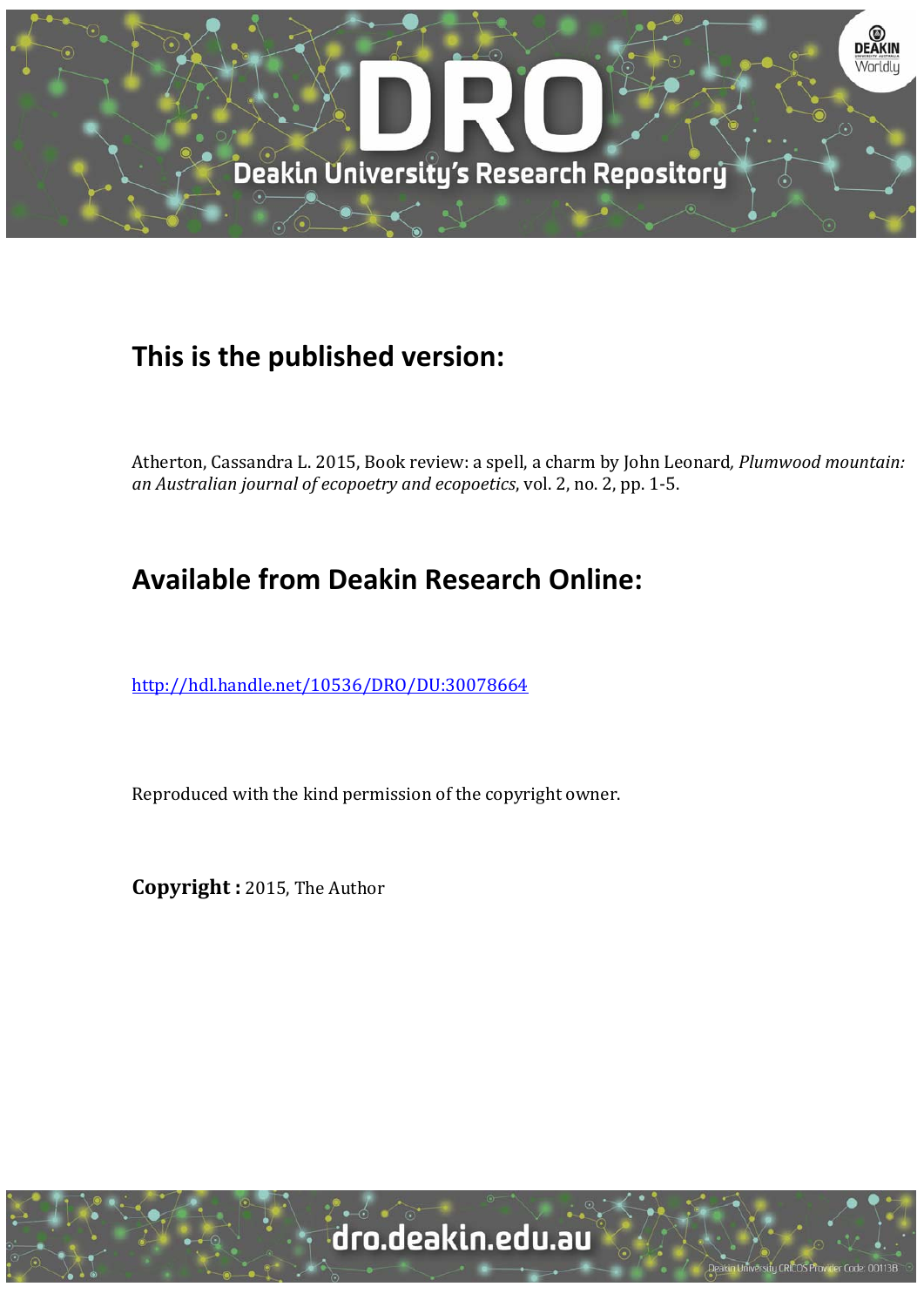## Cassandra Atherton reviews A Spell, A Charm by John Leonard

John Leonard, *A Spell, A Charm.* Melbourne: Hybrid publishers, 2014. ISBN 978-1-925-000- 57-3

*Cassandra Atherton*

John Leonard's *A Spell, A Charm* is a wonderland of meditative reflections on natural habitats, juxtaposed with stark ruminations on ecological crisis. In this, his fifth collection of poetry, the world has never seemed more intimately connected. Leonard reminds us that globalisation draws us together; that the eco-system encompasses more than just our personal location.

Divided into four sections, the first – "The Hope and Trust of the Times" – and the last – "Change Beyond Change" – provide a clever call and response on questions concerning the ethical relationship of human beings to the environment. Grounded in a tradition of American Romanticism and Transcendentalism there is a vivid emphasis not only on the individual, but specifically on the rich inspiration that can be found in nature. In this way, Leonard illustrates that the closer humans are to nature, the greater the possibility for spiritual awakening. Indeed, in the second quatrain of "Becoming Myself", the narrator is in a state of becoming:

If I look out across the valley

I seem nearer to the mountain,

Am closer at the trees to hand

A thrum, woven back into the web. (20)

The narrator's perspective changes in relationship to the valley, mountain and trees. It is only when he/she is "woven back into the web" and part of nature again, that harmony is restored in the melodic "thrum". Similarly, in "A Dream", the "jewel" in the Avalonian island is the anonymous "bird calls":

At the furthest edge of the world,

Across a spanless ocean, is a low island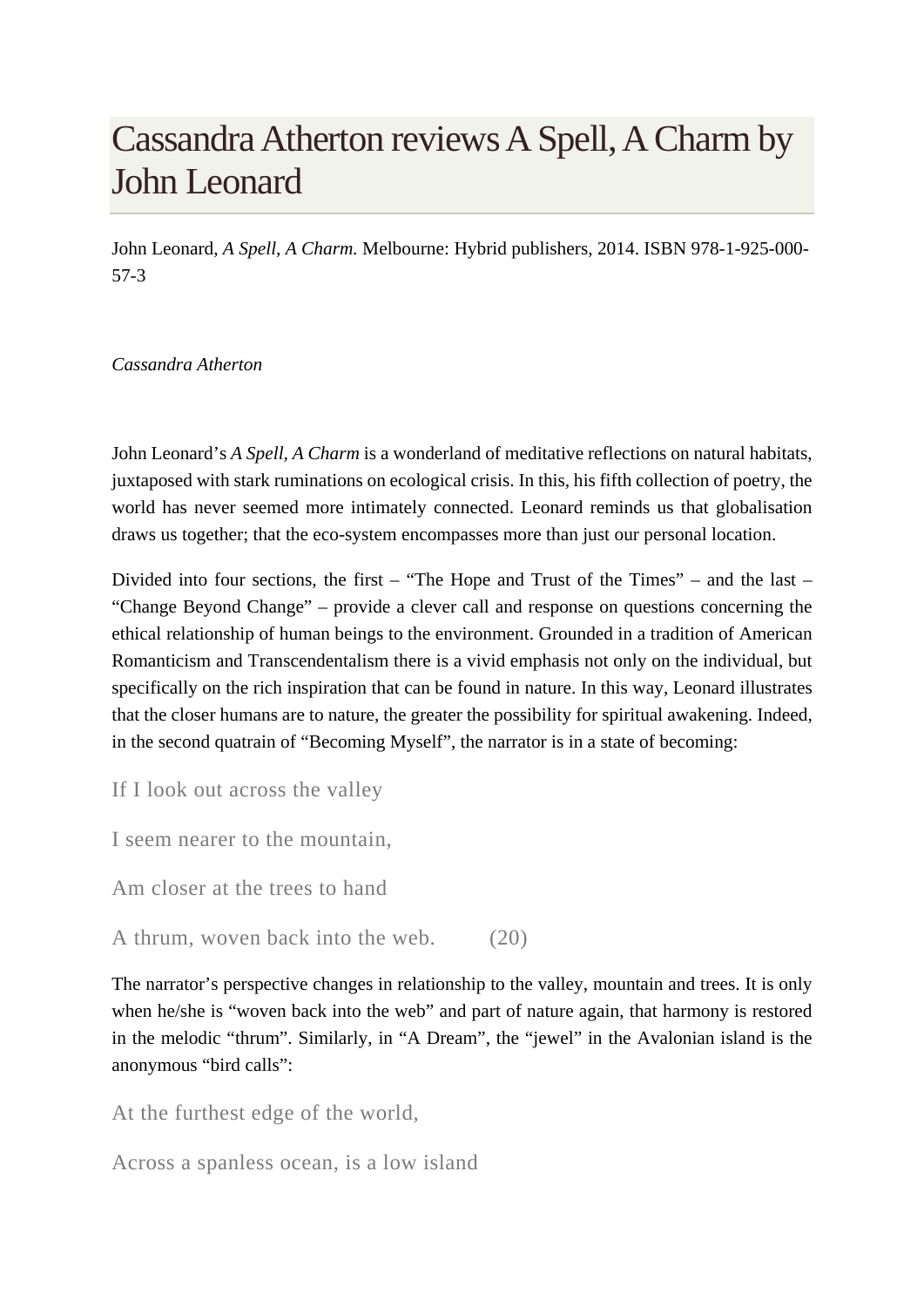Wreathed in mist,

And on this island,

Beyond the beach and the grass dunes,

Thick scrub jewelled with water droplets,

And from the scrub a bird calls

Piercingly, itself unseen. (31)

Indeed, there are ecstatic, almost sublime moments where Leonard as observer is in awe of nature's non-artificiality. In "Black-Cockatoos in Autumn" there is "a thrill in the stomach" when the black cockatoos call and the word "piercing" is repeated throughout the book to describe the purest of sensations.

Most importantly, nature's ability to invoke spiritual values is prevalent most obviously in these first and final sections of the book. Indeed, Leonard's appeal to the seasons in the first section is all encompassing. Seasons, specifically spring and autumn, are referenced in more than seven poems and suggest transitory and cyclical moments in the seasonal year. The second stanza of "Moments" is reminiscent of Japanese haiku in its reverence for the changing of the seasons:

Think of moments, the seasons' round,

The staggering holiness of every

Day's happenings, their grace

And aptness; golden, sunlit wings –

Moments' pure certainty,

Aching wholeness. (4)

In this way, days and seasons are holy and yet, in a darkly Romantic turn, the passing of time – which encompasses the dying of the day and the changing of season – signals a lost opportunity if it isn't appreciated. Furthermore, the uncanny in "There is Always Another Spider" is reminiscent of Frost's "dimpled spider" in his sonnet, "Design". In Leonard's poem, humanity is similarly unprotected from the spider's bite and renewal is emphasised in the repetition of "It's the smaller ones that are always new":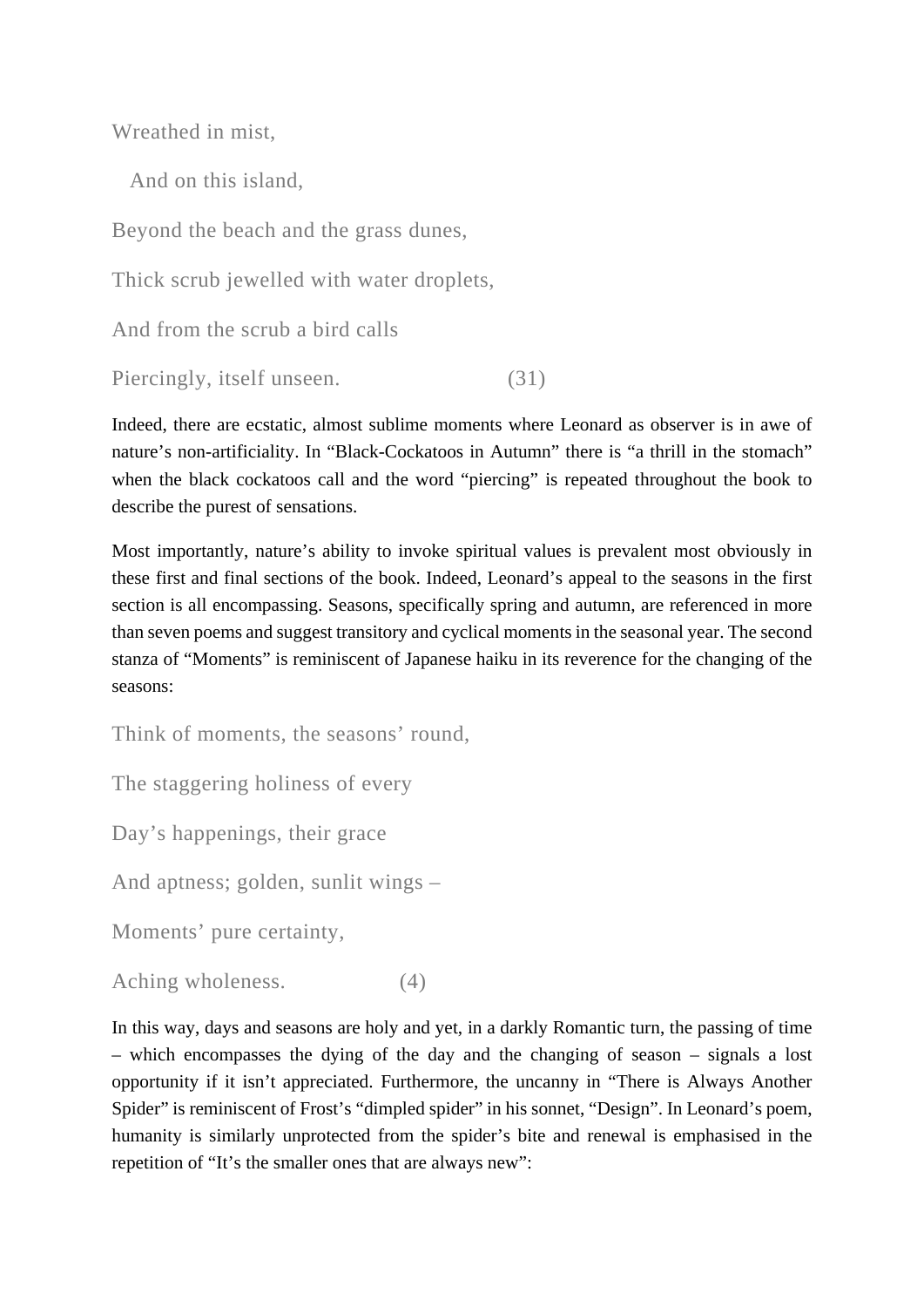You can reach the end of the larger ones: Huntsmen, white-tipped, Red-backed (One bit me once, but not hard), And I saw a Funnelweb, walking Through the garage on a rainy night ...

It's the smaller ones that are always new. (23)

The familiarity in the narrator's "spider watching" is undercut by the defamiliarising newness of "the smaller ones". This theme of strangeness and familiarity is perhaps a call to see nature through new eyes; a warning not to take the small thing for granted. Indeed, in "Finding a Place" the strange is welcome: "facts—the smell of a breeze—/Are no less strange, but now/Welcome, in this place of all" (15).

The dark underbelly of abuse in the moral and ethical relationship of human beings to the environment is emphasised in the final section of the book and stunningly prefigured in the first section's "Nature":

And think of yourself: lame movements,

Dark thoughts and moods, of yours

And of the time, of the time's desires,

Of the tumour—cells which refuse

To change, to die and be renewed—

You and yours are nature too. (12)

In this stanza, the reader is reminded that humanity is a part of nature: "For nature, read where you are".

The second section – "Satires and Grotesques" – provides an important opportunity to discuss those things that lack "groundedness" and the third section "Sadness is no longer Sad" – reinstates this balance with an appeal to the arts; however, they read almost as a second book enclosed within the first. There is something Kunderan about the lightness and weight of these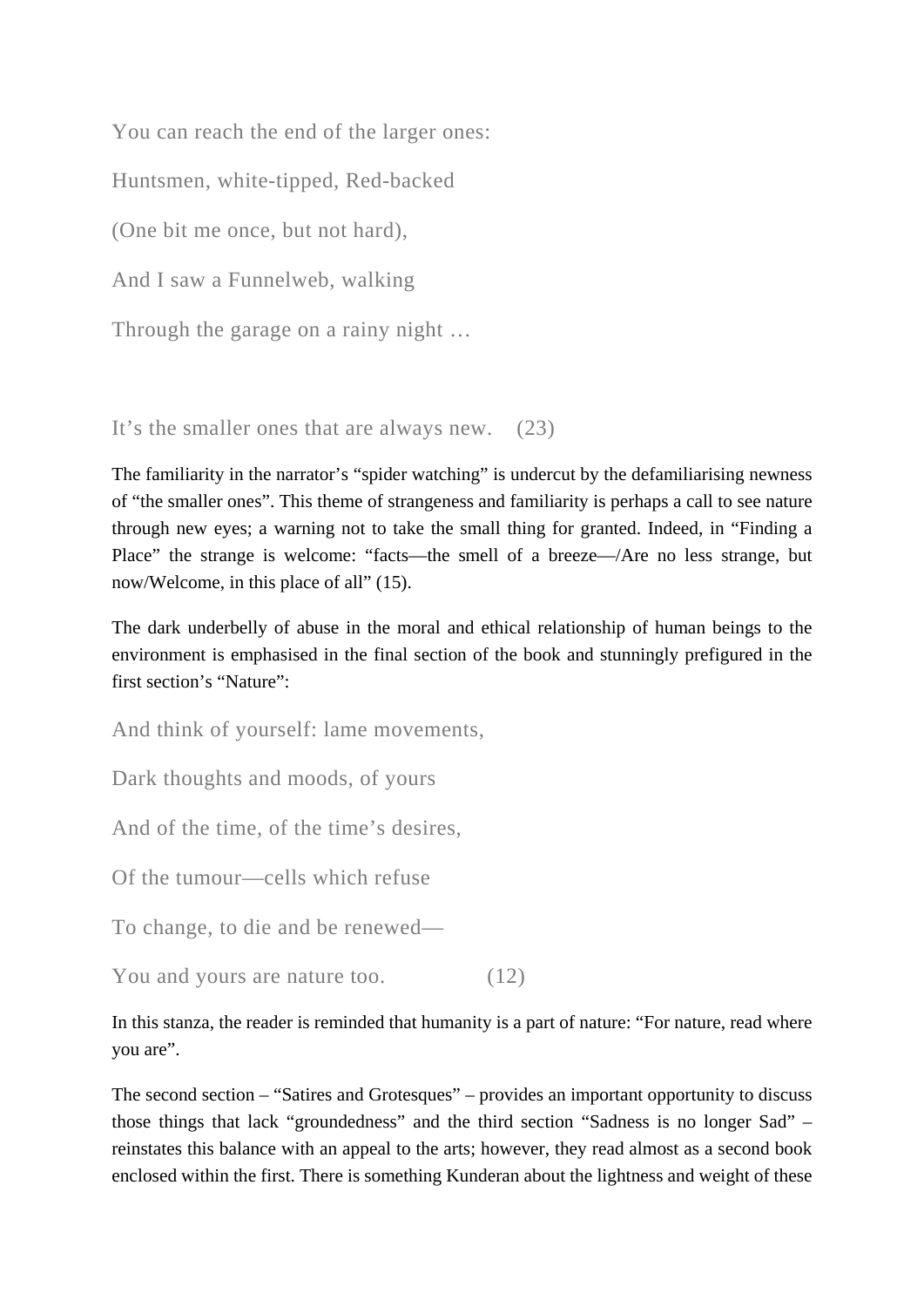two sections but they are overshadowed by the wonder of nature and nightmare concerning the depletion of the world's natural sources, predominant in the first and final sections of the book.

Indeed, in the fourth and final section, "Change Beyond Change", death is foregrounded. There is a bleaker outlook that only offers the possibility of change, if, indeed, it isn't too late. In this way, the long sequence "Forgetting and Remembering" provides a spot of hope:

Breath quiet,

Time stills

To become one,

On the ironbark slopes

If we have held

Close the time

And the growth

And changed with change

We will not be lost. (85)

The suggestion in this poem is that if we refuse to change and continue in our ways, there is nothing but death for both nature and humanity. This is foregrounded in the final and most devastating of Leonard's poems, "The End of Renewal":

… this will end for us,

Renewal will no longer be ours

As before, we no longer witnesses.

The story that has been written

Will close, with no-one to know